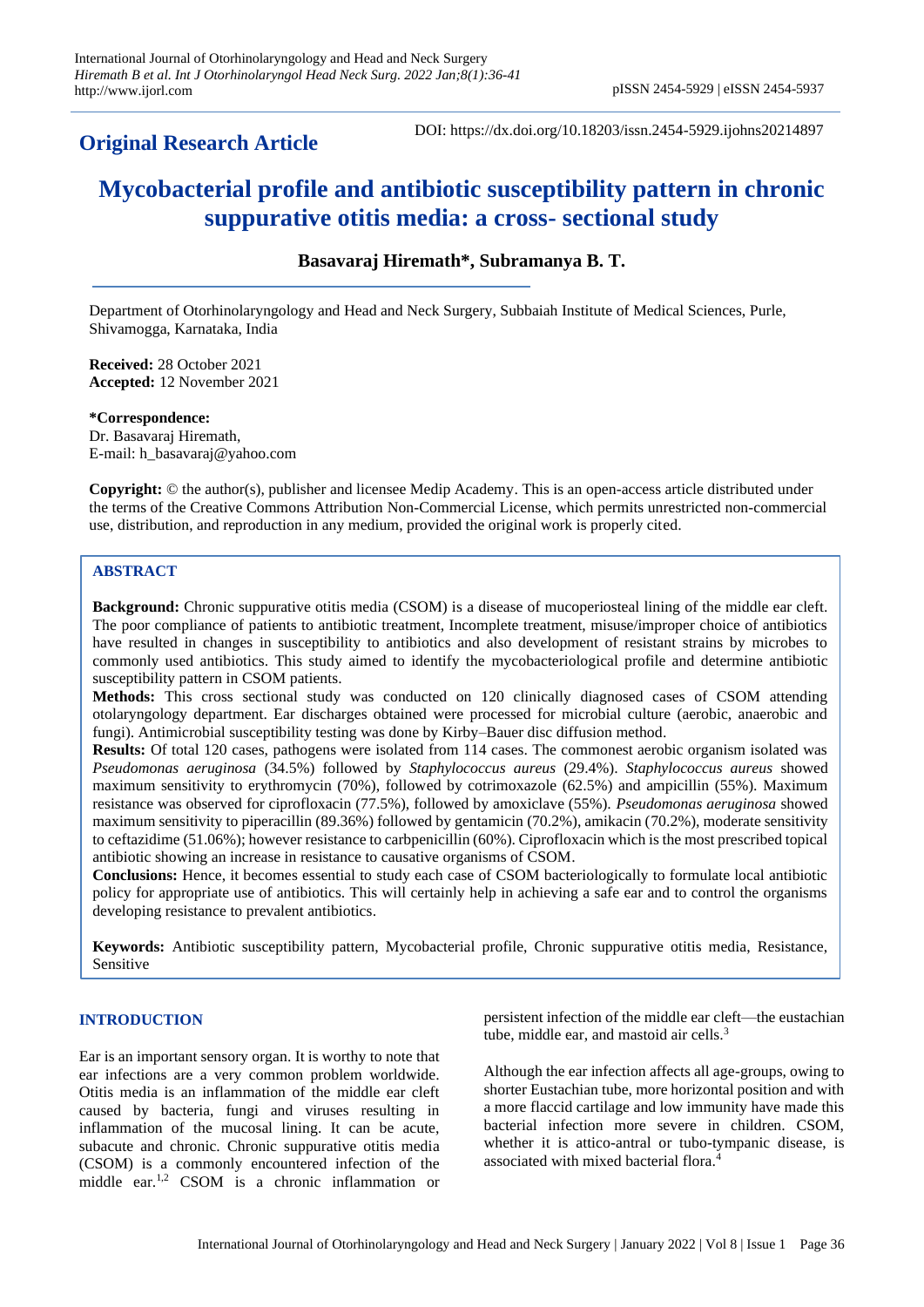The most common aerobic causative isolates are *Staphylococcus aureus* and *Pseudomonas aeruginosa*. Others include *Proteus* species, *E.coli, Klebsiella* species, *Streptococcus* species, *Haemophilus influenza*. *Aspergillus* species and *Candida* species are most fungal isolates which are responsible for CSOM.<sup>5</sup> The most common anaerobic causative isolates are *Bacteroides* species, *Peptostreptococus* species.<sup>6</sup>

The treatment of CSOM depends on the prevalence and antibiogram of these organisms. This has been reported to vary with time and geographical area as well as continent to continent, probably due to indiscriminate use of the antibiotics.<sup>7</sup>

The altering flora of CSOM and emergence of resistant strains of microorganisms to the commonly prescribed antibiotics stimulated us to conduct the study. Hence, the current study was undertaken to identify the mycobacteriological profile in CSOM patients and to determine the antibiotic susceptibility pattern.

#### **METHODS**

#### *Study design*

This cross-sectional study was conducted from February 2020 to April 2021 at ear, nose and throat (ENT) department in our tertiary care hospital. A total of 120 clinically diagnosed CSOM cases attending ENT OPD and inpatients were included in the study. Ethical clearance was obtained from institutional ethical committee prior to the study. A written informed consent was also obtained from the patients before their participation in the study. The sample size was calculated using the formula given.

$$
n=4\ pq/d^2
$$

### *Sample collection and processing*

Demographic data such as patient's name, age, sex, and clinical features of the patients were recorded in standard proforma. Ear discharge was collected using a cotton swab under aseptic precautions after mopping out excess discharge from external auditory canal by an otolaryngologist. Two out of four samples were transported in thioglycollate medium for anaerobic culture and one swab transported in sterile container for aerobic culture. One swab was immediately inoculated over Sabouraud's dextrose agar media and incubated at 37 degree Celsius. Antimicrobial susceptibility profile of the bacterial isolates to the commonly used antibiotics was determined by Kirby–Bauer disc diffusion method, as per clinical laboratory standard institute (CLSI) guidelines.

### *Statistical analysis*

Data were pooled and analyzed using statistical package for the social sciences (SPSS) v20 software.

#### **RESULTS**

Age of the patients ranged from 3 to 85 years with male preponderence (56.7%). Maximum incidence was observed during second decade (28.3%) of life and the incidence decreased as the age advanced. The demographic including clinical features of the study sample are shown in Table 1.

# **Table 1: Demography and clinical profile of study population.**

| <b>Variable</b>             | N(%)      |
|-----------------------------|-----------|
| Sex                         |           |
| Male                        | 68 (56.7) |
| Female                      | 52(43.3)  |
| Age (in years)              |           |
| $1 - 10$                    | 18(15)    |
| $11 - 20$                   | 34 (28.3) |
| $21 - 30$                   | 21(17.5)  |
| $31 - 40$                   | 14(11.6)  |
| $41 - 50$                   | 17(14.1)  |
| $51 - 60$                   | 11(9.1)   |
| >60                         | 5(4.1)    |
| <b>Type of CSOM</b>         |           |
| Tubotympanic type           | 102(85)   |
| Atticoantral type           | 18(15)    |
| <b>Culture results</b>      |           |
| Culture positive            | 114 (95)  |
| Culture negative            | 06(5)     |
| Total                       | 120 (100) |
| <b>Aerobic organisms</b>    |           |
| Gram positive               | 43 (39.1) |
| Gram negative               | 67(60.9)  |
| <b>Polymicrobial growth</b> |           |
| Aerobe and aerobe           | 5         |
| Aerobe and anaerobe         | 3         |
| Aerobe and fungi            | 14        |

Out of 120 cases, 114 were culture positive and the total number of microbial isolates was 136. The bacteriological profile in this study showed only aerobic growth in 83 cases and only anaerobic growth in 9 cases. Polymicrobial growth of organisms was as follows: aerobe and aerobe in 5, aerobe and anaerobe in 3 and aerobe and fungal growth in 14 cases. The most common aerobic organism isolated was *Pseudomonas aeruginosa*, the most common anaerobic organism isolated was *Prevotella intermedia* and the most common fungal growth seen was *Aspergillus niger*. Also, out of 110 aerobic isolates identified, 60.9% cases were of gram-negative organisms and 39.1% cases were gram-positive organisms. Microbial isolates are shown in Table 2.

The sensitivity and resistance pattern of isolated grampositive and gram-negative organisms to different antibiotics is reported in Table 3 and 4 respectively. Among the gram-positive organisms, *Staphylococcus*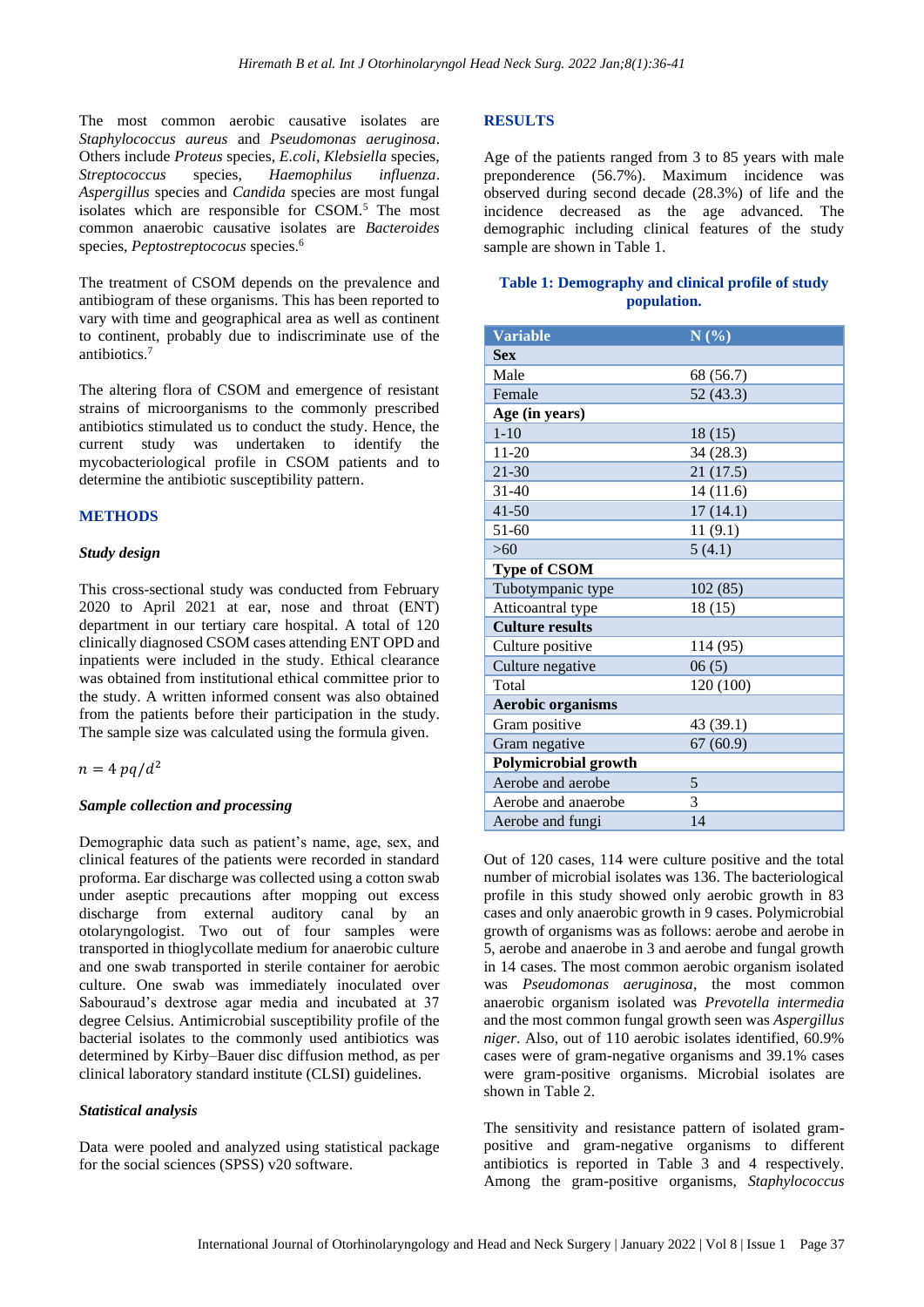*aureus* showed maximum sensitivity to erythromycin (70%), followed by cotrimoxazole (62.5%), and ampicillin (55%). Maximum resistance was observed for ciprofloxacin (77.5%), followed by amoxiclave (55%). Among gram-negative organisms, *Pseudomonas*  *aeruginosa* showed maximum sensitivity to piperacillin (89.36%), followed by gentamicin (70.2%), amikacin (70.2%), moderate sensitivity to ceftazidime (51.06%), and resistant to carbpenicillin (60%).

#### **Table 2: Microbial isolates – aerobes, anaerobes and fungal organisms.**

| S. no.                  | <b>Microbe</b>                              | N(%)      |
|-------------------------|---------------------------------------------|-----------|
| <b>Aerobes</b>          |                                             |           |
| 1                       | Pseudomonas aeruginosa                      | 47 (34.5) |
| $\overline{2}$          | Staphylococcus aureus                       | 40(29.4)  |
| 3                       | Methicillin resistant Staphylococcus aureus | 06(4.4)   |
| 4                       | Citrobacter freundii                        | 05(3.6)   |
| 5                       | Proteus mirabilis                           | 04(2.9)   |
| 6                       | Escherichia coli                            | 03(2.2)   |
| 7                       | Klebsiella pneumoniae                       | 02(1.5)   |
| 8                       | Streptococcus pneumoniae                    | 01(0.7)   |
| 9                       | <b>Enterococcus</b>                         | 01(0.7)   |
| 10                      | Coagulase negative staphylococcus           | 01(0.7)   |
| <b>Anaerobes</b>        |                                             |           |
| 1                       | Prevotella intermedia                       | 06(4.4)   |
| 2                       | Bacteroides fragilis                        | 04(2.9)   |
| 3                       | Porphyromonas                               | 02(1.5)   |
| <b>Fungal organisms</b> |                                             |           |
| 1                       | Aspergillus niger                           | 06(4.4)   |
| 2                       | Aspergillus flavus                          | 04(2.9)   |
| 3                       | Candida albicans                            | 02(1.5)   |
| 4                       | Aspergillus fumigatus                       | 01(0.7)   |
| 5                       | Alternaria                                  | 01(0.7)   |

### **Table 3: Antibiotic susceptibility of gram positive organisms.**

|                             | <b>Antibiotic susceptibility</b> |     |               |          |               |            |               |          |               |            |               |  |
|-----------------------------|----------------------------------|-----|---------------|----------|---------------|------------|---------------|----------|---------------|------------|---------------|--|
| <b>Organism</b>             | Amp                              |     |               | Cot      |               | <b>Cip</b> |               | Ery      |               | Amo        |               |  |
|                             |                                  | No. | $\frac{6}{6}$ | No.      | $\frac{0}{0}$ | No.        | $\%$          | No.      | $\%$          | No.        | $\frac{6}{9}$ |  |
| <b>Staphylococcus</b>       | S                                | 22  | 55            | 25       | 62.5          | 9          | 22.5          | 28       | 70            | 18         | 45            |  |
| <i><u><b>aureus</b></u></i> | $\mathbb{R}$                     | 18  | 45            | 15       | 37.5          | 31         | 77.5          | 12       | 30            | 22         | 55            |  |
| <b>MRSA</b>                 | S                                | 3   | 50            | 4        | 66.67         |            | 16.7          | 5        | 83.3          | 3          | 50            |  |
|                             | $\mathbb{R}$                     | 3   | 50            | 2        | 33.34         | 5          | 83.3          |          | 16.7          | 3          | 50            |  |
| <b>CONS</b>                 | S                                |     | 100           | $\theta$ | $\theta$      | $\theta$   | $\theta$      | $\Omega$ | $\theta$      |            | 100           |  |
|                             | R                                | 0   | $\theta$      |          | 100           |            | 100           |          | 100           | $\Omega$   | $\Omega$      |  |
|                             | Gen                              |     |               | Ery      |               | Amo        |               | Lev      |               | <b>Cef</b> |               |  |
| <b>Streptococcus</b>        |                                  | No. | $\frac{6}{6}$ | No.      | $\frac{6}{6}$ | No.        | $\frac{0}{0}$ | No.      | $\frac{0}{0}$ | No.        | $\frac{6}{6}$ |  |
| pneumoniae                  | S                                |     | 100           | $\Omega$ | $\theta$      | $\theta$   | $\Omega$      | $\Omega$ | $\theta$      |            | 100           |  |
|                             | $\mathbf R$                      | 0   | 0             |          | 100           |            | 100           |          | 100           | $\theta$   | $\theta$      |  |

S-Sensitive, R-resistance, Amp-ampicillin, Cot-cotrimoxazole, Cip-ciprofloxacin, Ery-erythromycin, Amo-coamoxiclav, Gengentamicin, Lev-levofloxacin, Cef-cefotaxime; MRSA-methicillin resistant *Staphylococcus aureus*; CONS-coagulase negative *Staphylococcus*

# **Table 4: Antibiotic susceptibility of gram negative organisms.**

|                    | <b>Antibiotic susceptibility</b> |        |               |     |               |     |               |     |               |     |               |
|--------------------|----------------------------------|--------|---------------|-----|---------------|-----|---------------|-----|---------------|-----|---------------|
| <b>Organism</b>    | Gen                              |        | Ami           |     | Ceft          |     | Pip           |     | Car           |     |               |
|                    |                                  | No.    | $\frac{0}{0}$ | No. | $\frac{0}{0}$ | No. | $\frac{6}{6}$ | No. | $\frac{6}{6}$ | No. | $\frac{0}{0}$ |
| <b>Pseudomonas</b> |                                  | 33     | 70.2          | 33  | 70.2          | 24  | 51.06         | 42  | 89.36         | 19  | 40.4          |
| aeruginosa         | R                                | 14     | 29.7          | 14  | 29.7          | 23  | 48.93         |     | 10.63         | 28  | 59.57         |
|                    |                                  | $\sim$ | 50            |     | 75            |     | 25            | 4   | 100           |     |               |

Continued.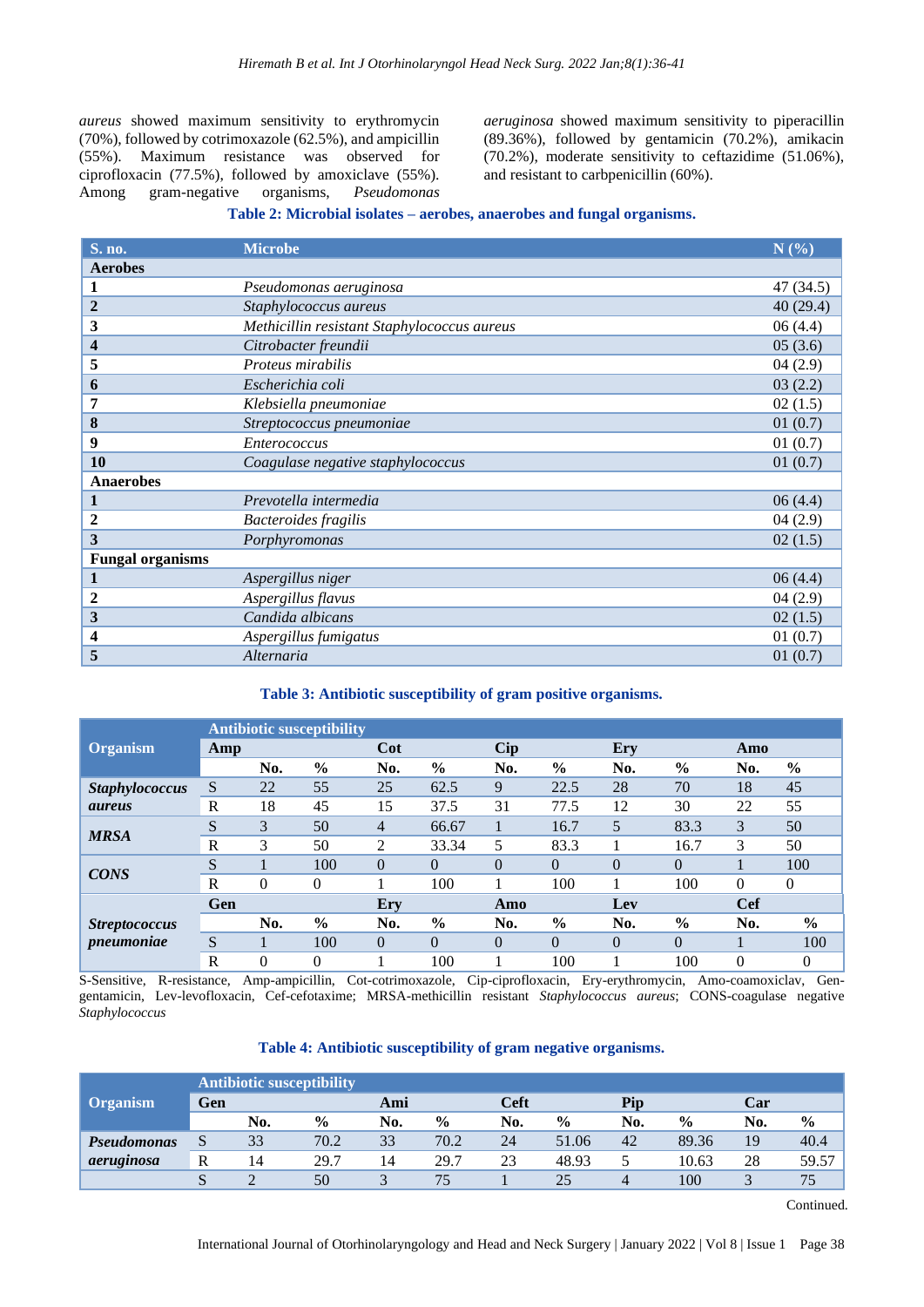|                             | <b>Antibiotic susceptibility</b> |                |               |          |               |                |               |          |               |          |          |  |
|-----------------------------|----------------------------------|----------------|---------------|----------|---------------|----------------|---------------|----------|---------------|----------|----------|--|
| <b>Organism</b>             | Gen                              |                |               | Ami      |               |                | Ceft          |          | Pip           |          |          |  |
|                             |                                  | No.            | $\frac{6}{6}$ | No.      | $\frac{0}{0}$ | No.            | $\%$          | No.      | $\frac{6}{6}$ | No.      | $\%$     |  |
| <b>Proteus</b><br>mirabilis | R                                | 2              | 50            |          | 25            | 3              | 75            | $\Omega$ | $\Omega$      |          | 25       |  |
|                             | Amp                              |                | Cot           |          | Gen           |                |               | Ami      |               | Cefta    |          |  |
|                             |                                  | No.            | $\frac{0}{0}$ | No.      | $\frac{0}{0}$ | No.            | $\frac{6}{9}$ | No.      | $\frac{0}{0}$ | No.      | $\%$     |  |
| <b>Citrobacter</b>          | S                                |                | 20            | 5        | 100           | 5              | 100           | 4        | 80            | 5        | 100      |  |
| freundii                    | R                                | $\overline{4}$ | 80            | $\theta$ | 0             | $\Omega$       | $\Omega$      |          | 20            | $\Omega$ | 0        |  |
| <b>Escherichia</b>          | S                                |                | 33.4          |          | 33.4          |                | 33.4          | 3        | 100           | $\theta$ | $\theta$ |  |
| coli                        | R                                | 2              | 66.6          | 2        | 66.6          | $\mathfrak{D}$ | 66.6          | $\Omega$ | $\Omega$      | 3        | 100      |  |

S-sensitive, R-resistant, Gen-gentamicin, Ami-amikacin, Ceft-ceftazidime, Pip-piperacillin, Carb-carbpenicillin, Amp-ampicillin, Ceftaceftriaxone

# **DISCUSSION**

CSOM is a persistent disease with great risk of irreversible complications. Early mycobacteriological diagnosis of all the cases will assume appropriate effective therapy.<sup>8</sup>

In the present study maximum number of patients were in the age group of 11-20 years, i.e. 34 (28.3%) followed by 21-30 years (17.5%). These findings are in correlation with Kumar and co-authors, studies conducted by Poorey and co-authors, and Saraswati and co-authors reported maximum number of patients were below 20 years of age.5,9,10 Vishwanath and co-authors, and Loy and coauthors have reported maximum number of patients in third decade. $11,12$ 

Higher incidence of otitis media in paediatric age group may be due to: abundance of lymphoid tissue in pharynx may obstruct the eustachian tube, increased risk of respiratory infection, short and straight eustachian tube in infants and young children allows easy access of microbes to middle ear cleft.

The present study shows male preponderance with CSOM 68 (56.7%) than the females 52 (43.3%). This finding is correlated with the studies done by Deb and co-authors.<sup>13</sup>

Even today CSOM is a disease seen among the lower (48.3%) and middle (33.3%) class of the individuals in the present study. This finding is correlated with studies of Gulati and co-authors (1997). It is presumed that multiple factors such as poor sanitation, unhygienic living conditions, overcrowding, malnutrition, illiteracy and lack of health consciousness in low socio-economic status may contribute to the increased development of otitis media.<sup>14</sup>

In the present study mucosal (tubotympanic) type of CSOM seen in 102 (85%) cases, whereas squamosal (atticoantral) type of CSOM was seen in 18 (15%) cases. This finding is correlated with study done by Vishwanath and co-authors.<sup>11</sup>

In the present study 114 (95%) specimens were positive and 06 (5%) were negative for the culture. The culture results correlates with Vishwanath and co-authors with 88.3% positive culture reports.<sup>11</sup>

The total number of organisms isolated is 136 microbial isolates. The mycobacteriological profile in this study shows aerobic growth in 110 (80.8%) cases, anaerobic growth in 12 (8.8%) cases and fungal growth in 14 (10.3%) isolates. This correlates with Vishwanath and co-authors shows 74.8% of aerobic growth, 15.6% of anaerobic growth 9.6% of fungal growth.<sup>11</sup> In the present study, gram negative organisms (60.9%) outnumber the gram positive organisms (39.1%).

In the present study, 10 aerobic bacterial organisms were grown in 114 positive culture growths. The most common organism isolated was *Pseudomonas aeruginosa* 47 (34.5%) followed by *Staphylococcus aureus* 40 (29.4%). *Methicillin resistant staphylococcus aureus* was isolated in 06 (5.17%) cases, *Citrobacter freundii* in 05 (3.6%) cases, *Proteus mirabilis* in 04 (2.8%) cases, *Escherichia coli* in 03 (2.2%) cases*, Klebsiella pneumoniae* in 02 (1.5%) cases and each (0.7%) case of *Enterococci, Streptococcus pneumoniae* and *Coagulase negative staphylococcus* were isolated.

The occurrence of *Pseudomonas aeruginosa* as the predominant offending organism could be linked to several factors. Pollock stated that *Pseudomonas aeruginosa* survives competition with other pathogens which could be due to minimally required nutrition, its relative resistance to antibiotics and its antibacterial byproducts i.e. pyocyanin and bacteriocin. Apart from the above said reasons, it uses the pili to attach to the necrotic or diseased epithelium of middle ear mucosa. Once attached, the organism produces enzymes like proteases, and lipopolysaccharides to elude from normal defense mechanism of the body required for fighting infections. In addition, the organism acts as an opportunistic pathogen, flourishes in external ear and causes suppurative disease.<sup>15</sup>

*Pseudomonas aeruginosa* was the predominant organism isolated from patients with CSOM in studies reported by Vishwanath and co-authors (32.2%), Kumar and coauthors (46%) which correlates with our study.11,16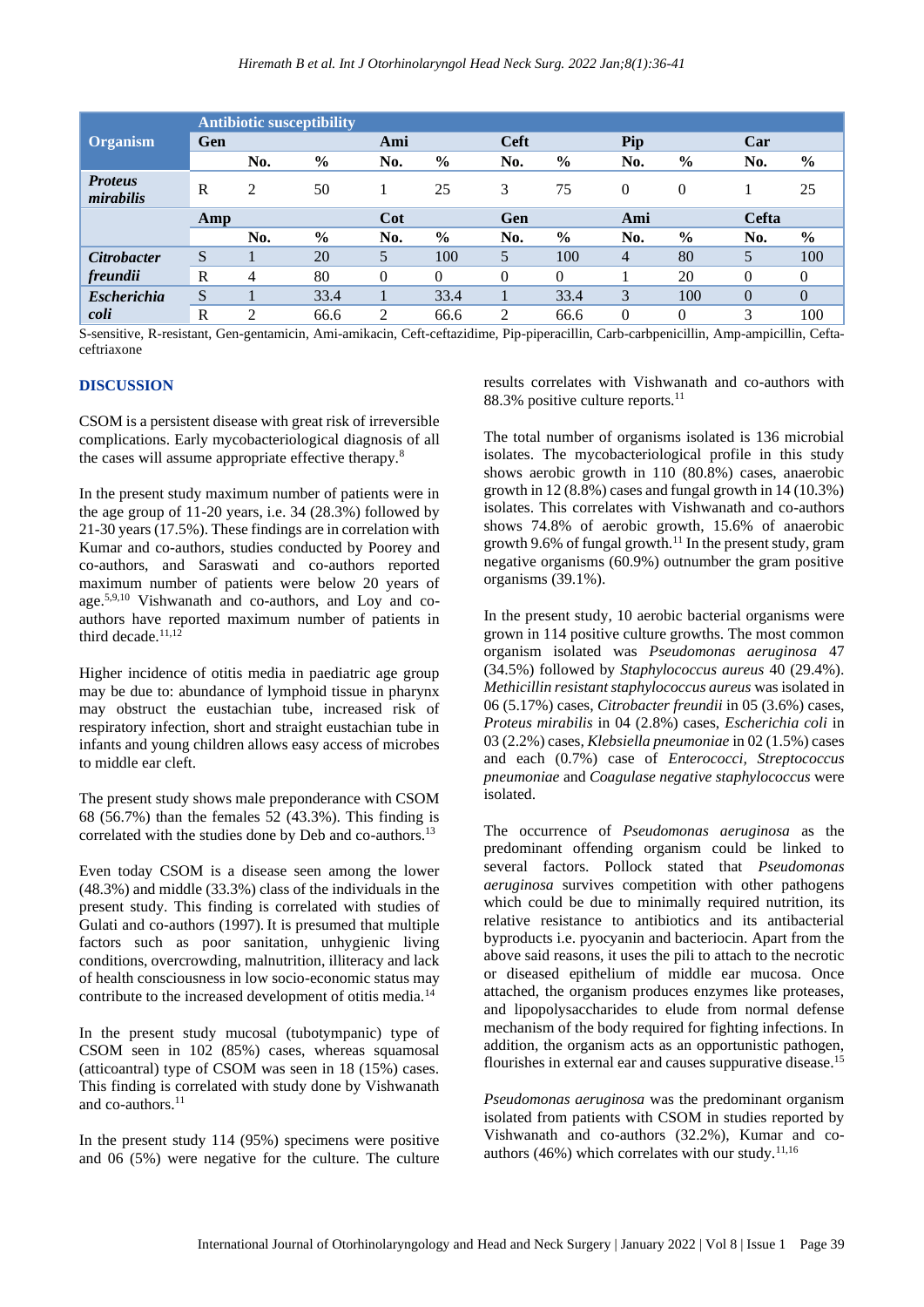In the present study the second most common organism isolated was *Staphylococcus aureus* (29.4%) which correlates with studies conducted by Kumar and coauthors 2013 (33%), some studies showed *Staphylococcus aureus* as the predominant isolate conducted by Parween and co-authors  $(40.2\%)$  which differ from our study.<sup>16,17</sup>

The high frequency of *Staphylococcus aureus* in the middle ear infections can be attributed to their ubiquitous nature and high carriage of resistant strains in ear and upper respiratory tract.

In the present study, the anaerobic organisms (8.8%) isolated were *Prevotella intermedia, Bacteroides fragilis, Porphyromonas*. This correlates with study conducted by Loy and co-authors isolated 6.6% of anaerobes.<sup>12</sup>

Antibiotic susceptibility pattern for *Pseudomonas aeruginosa* was determined for gentamicin, amikacin, ceftazidime, piperacillin, and carbpenicillin. *Pseudomonas aeruginosa* showed maximum sensitivity to piperacillin (89.36%), followed by gentamicin (70.2%), amikacin (70.2%), moderate sensitivity to ceftazidime (51.06%), and resistance to carbpenicillin (59.5%). According to study by Vishwanath and co-authors, *Pseudomonas aeruginosa* showed maximum sensitivity to piperacillin (97.3%) followed by gentamicin (73%), amikacin (78.4%), ceftazidime (91.2%), and resistance to netilmycin  $(2.7\%)$  which correlates with our study.<sup>11</sup>

According to Sharma and co-authors, *Pseudomonas aeruginosa* showed sensitive to piperacillin (25%), gentamicin (30%) which differ from our study.<sup>18</sup>

Gentamicin and amikacin were found to be the most effective aminoglycoside; however, the risk of ototoxicity caused by aminoglycoside preparations remains a subject of discussion and prevents their routine use.

In the present study, antibiotic susceptibility pattern for *Staphylococcus aureus* was determined for ampicillin, cotrimoxazole, ciprofloxacin, erythromycin, amoxiclave*. Staphylococcus aureus* showed maximum sensitivity to erythromycin (70%), followed by cotrimoxazole (62.5%), moderate sensitivity to ampicillin (55%). Maximum resistance was seen for ciprofloxacin (77.5%), followed by amoxiclave (55%).

In our study, methicillin resistant *Staphylococcus aureus,* coagulase negative *Staphylococcus* and *Streptococcus pneumoniae* also showed resistance to antibiotic ciprofloxacin.

According to study by Vishwanath and co-authors, *Staphylococcus aureus* showed maximum sensitivity to erythromycin (75%), cotrimoxazole (95%), moderate sensitivity to ampicillin (55%). ciprofloxacin (45%) which correlates with our study.<sup>11</sup> Deb and co-authors, showed 50% resistance to ciprofloxacin.<sup>13</sup>

Ciprofloxacin, an important drug in the management of otitis media as it is less ototoxic, affordable and widely available as topical preparations makes it the most prescribed topical agent. Various studies have shown sensitivite to the organisms previously but recent studies are reporting an increase in resistance of antibiotic ciprofloxacin to commonly causing organisms of CSOM.

Methicillin resistant *Staphylococcus aureus*, a strain of staphylococcus aureus showed maximum sensitivity to erythromycin (83.3%), followed by cotrimoxazole  $(66.67%)$  and ampicillin  $(50%)$ , and amoxiclave  $(50%).$ Maximum resistance was seen for ciprofloxacin (83.3%).

In the present study, *Citrobacter freundii* showed 100% sensitive to cotrimoxazole, gentamicin, ceftazidime, followed by amikacin (80%), resistant to ampicillin (80%). According to Sharma and co-authors, *Citrobacter freundii* showed 100% sensitive to ciprofloxacin, gentamicin and amikacin which correlate with our study.<sup>18</sup>

*Proteus mirabilis* showed maximum sensitivity to piperacillin (100%) followed by amikacin (75%), carbpenicillin (75%), gentamicin (50%), resistant to ceftazidime (75%). According to Sharma and co-authors, *Proteus mirabilis* showed sensitive to gentamicin (100%), amikacin (83.3%), and piperacillin (66.6%) which mildly differ from our study.<sup>19</sup>

The *Prevotella intermedia* showed maximum sensitivity to colistin (100%), followed by kanamycin (80%), and showed resistance to vancomycin (80%). *Bacteroides fragilis* showed sensitivity to colistin (50%), kanamycin (50%), and resistance to vancomycin (75%). *Porphyromonas* showed sensitivity to kanamycin (100%), and resistance (100%) to vancomycin, and colistin. Even though anaerobes are thought to play a pathogenic role in CSOM, the large variability in their isolation rates among different studies may be due to differences in prior use of antibiotics and differences in the timing of sampling during the course of the disease.

In our study, five different fungal organisms were isolated as polymicobial growth, those are *Aspergillus niger* 6 cases, *Aspergillus flavus* 4 cases, *Candida albicans* 2 cases, *Aspergillus fumigatus* 2 cases, *Alternaria* species 1 case. This could be correlated to study conducted by Vishwanath and  $co$ -authors.<sup>11</sup> Fungi isolated as polymicrobial growth could be because, they can become pathogenic in already inflamed discharging ear.

# **CONCLUSION**

In the present era, where we encounter drug resistance to commonly prescribed antibiotics, the regular periodic monitoring of mycobacteriological profile and antibiotic susceptibility pattern has become essential. In our study, Ciprofloxacin, the most prescribed topical agent, showed an increased resistance to common organisms of CSOM. This emergence of antibiotic resistance is becoming more